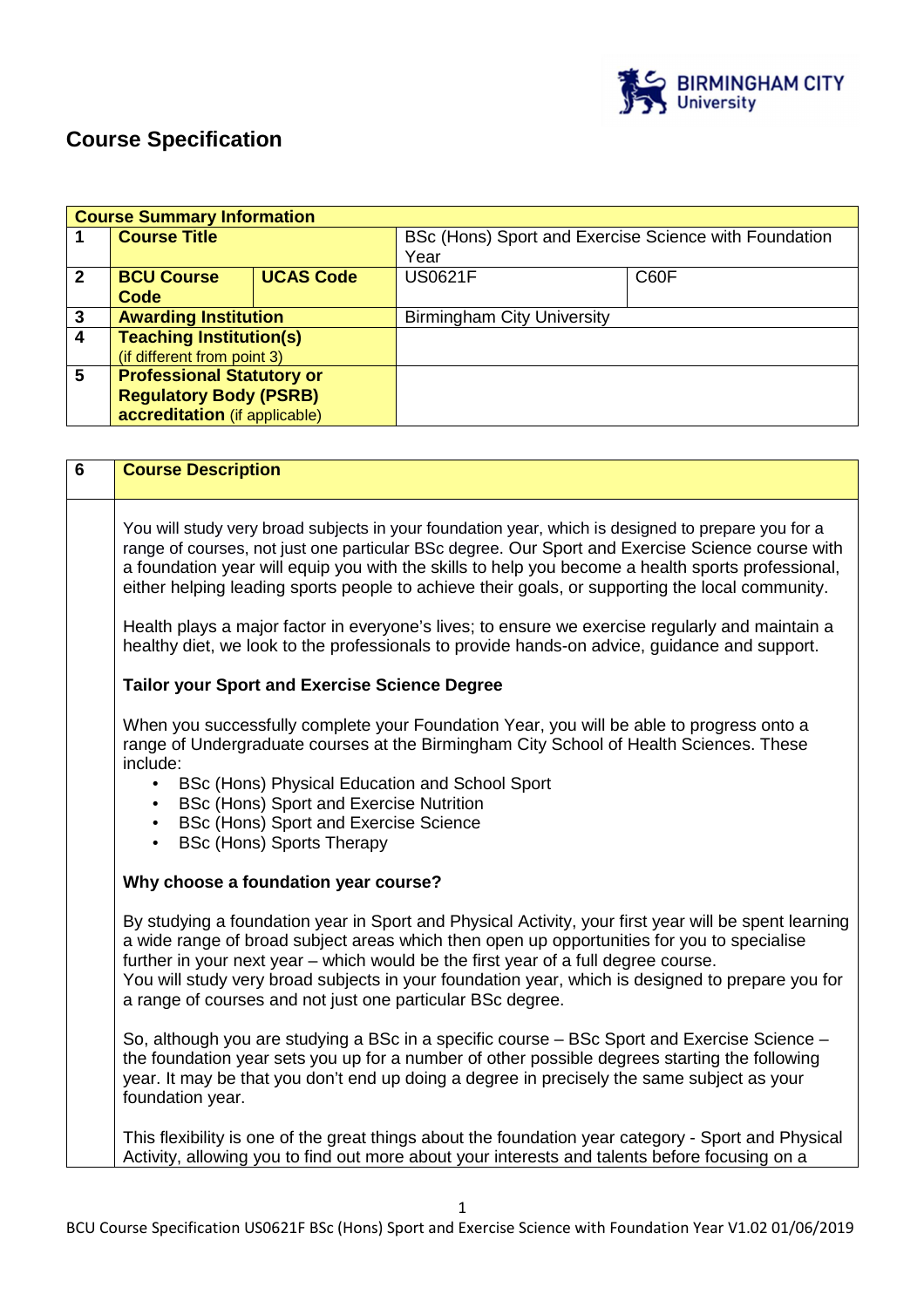

three year degree. The foundation year also helps us at BCU to make sure we help to match you to the degree that fits you best.

## **Please note: entry requirements for degree course**

Upon completion of your Foundation Year, if your chosen course is regulated by a professional body such as the Nursing and Midwifery Council, Health and Care Professions Council or the National College for Teaching and Leadership, you will be required to successfully complete the University's selection process for the specific course which will include an interview in order to proceed onto year one of the full degree course. Entry onto year one of the degree course will also be subject to a satisfactory DBS and Occupational Health Assessment if these are required for your chosen course.

|    | <b>Course Awards</b>                                        |              |                                  |
|----|-------------------------------------------------------------|--------------|----------------------------------|
| 7a | <b>Name of Final Award</b>                                  | <b>Level</b> | <b>Credits</b><br><b>Awarded</b> |
|    |                                                             |              |                                  |
|    | Bachelor of Science with Honours Sport and Exercise Science | 6            | 480                              |
| 7b | <b>Exit Awards and Credits Awarded</b>                      |              |                                  |
|    | Foundation Certificate Sport and Physical Activity          |              | 120                              |
|    | Certificate of Higher Education Sport                       | 4            | 240                              |
|    | Diploma of Higher Education Sport                           | 5            | 360                              |
|    | <b>Bachelor of Science Sport</b>                            | 6            | 420                              |

| Derogation from the University Regulations |
|--------------------------------------------|
| NΟι τ<br>apr<br>онсаріє                    |

| 9         | <b>Delivery Patterns</b> |                             |                          |                |
|-----------|--------------------------|-----------------------------|--------------------------|----------------|
|           | <b>Mode(s) of Study</b>  | <b>Location(s) of Study</b> | <b>Duration of Study</b> | Code(s)        |
| Full Time |                          | <b>City South</b>           | 4 vears                  | <b>US0621F</b> |
| Sandwich  |                          | <b>City South</b>           | 5 years                  | <b>US0621S</b> |

## **10 Entry Requirements**

The admission requirements for this course are stated on the course page of the BCU website at https://www.bcu.ac.uk/ or may be found by searching for the course entry profile located on the UCAS website.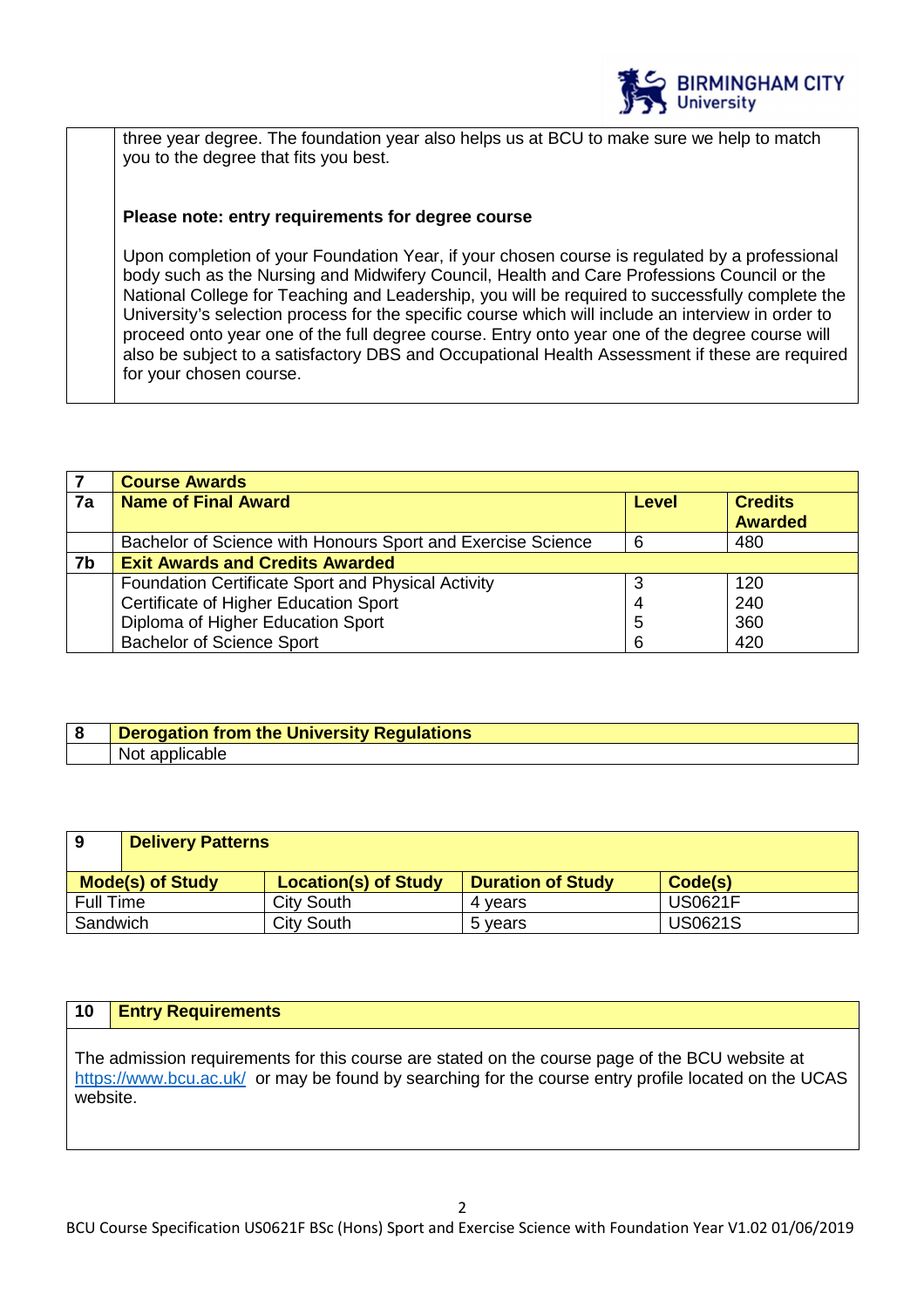

| 11                                 | <b>Course Learning Outcomes</b>                                                               |
|------------------------------------|-----------------------------------------------------------------------------------------------|
|                                    |                                                                                               |
| $\mathbf{1}$                       | Conduct yourself in a manner that is consistent with the values of your future profession.    |
| $\overline{2}$                     | Become an autonomous learner, who is confident, adaptable and capable of independent          |
|                                    | enquiry.                                                                                      |
| $\overline{\mathbf{3}}$            | Demonstrate a commitment to continuing personal and professional development and career       |
|                                    | planning.                                                                                     |
| $\overline{\mathbf{4}}$            | Demonstrate an ability to adapt behaviours in accordance with diverse cultural needs.         |
| $\overline{\overline{\mathbf{5}}}$ | Show sensitivity to contextual and interpersonal behaviours.                                  |
| $\overline{6}$                     | Have a wide range of intellectual and key skills, and reflective approach to learning.        |
| $\overline{7}$                     | Demonstrate excellent communication skills through a variety of modes and cultural awareness. |
| 8                                  | Exhibit skills of academic writing and presentation results.                                  |
| 9                                  | Demonstrate a wide-range of transferable skills to appropriately prepare for higher levels of |
|                                    | study and employment (e.g. communication and literacy, problem solving, numerical techniques, |
|                                    | independent learning and working, teamwork, ICT etc.).                                        |
| 10                                 | Be able to apply effective time management and organisational skills.                         |
| 11                                 | Be able to work effectively in a multidisciplinary team and adopt a partnership approach.     |
| 12                                 | Adopt and integrate multiple perspectives and explore the relationships between them.         |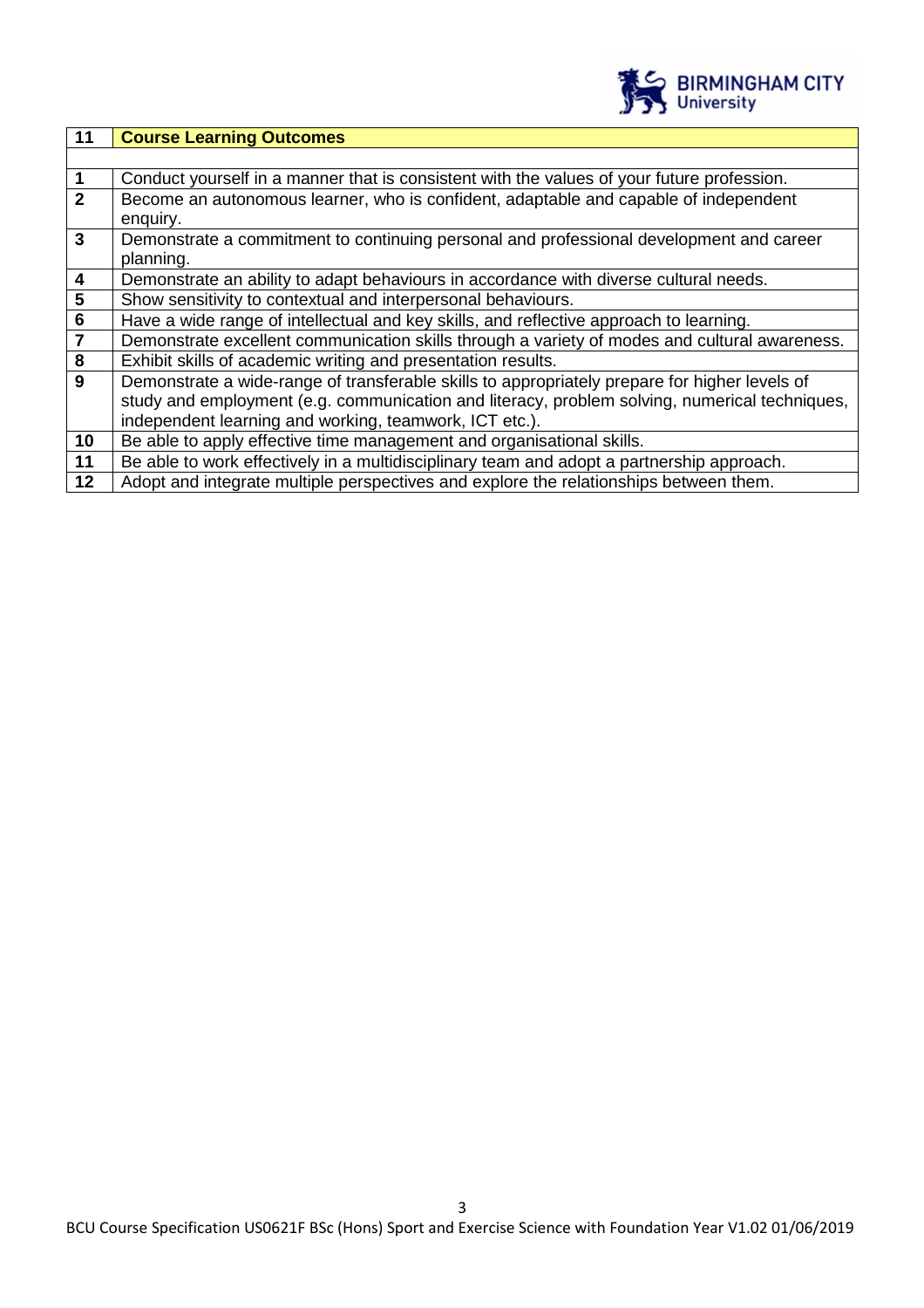

## **12 Course Requirements**

#### **12a Level 3:**

**In order to complete this course a student must successfully complete all the following CORE modules (totalling 120 credits):**

| <b>Module Code</b> | <b>Module Name</b>                                      | <b>Credit Value</b> |
|--------------------|---------------------------------------------------------|---------------------|
| <b>HEL3000</b>     | <b>Academic Skills for Success</b>                      | 20                  |
| <b>HEL3001</b>     | <b>Interpersonal Skills and Professional Behaviours</b> | <b>20</b>           |
| <b>HEL3002</b>     | <b>Equality, Diversity and Inclusivity</b>              | 20                  |
| <b>HEL3003</b>     | <b>Negotiated Studies</b>                               | 20                  |
| <b>HEL3006</b>     | Introduction to Human Biology                           | 20                  |
| <b>HEL3007</b>     | <b>Foundations of Sport and Physical Activity</b>       | 20                  |

#### **Level 4**

**In order to complete this course a student must successfully complete all the following CORE modules (totalling 120 credits):** 

| <b>Module Code</b> | <b>Module Name</b>                                                 | <b>Credit Value</b> |
|--------------------|--------------------------------------------------------------------|---------------------|
| <b>SPX4001</b>     | Introduction to Sport and Exercise Science                         | 20                  |
| <b>SPX4000</b>     | <b>Professional Skills and Evidence Based Practice</b>             | 20                  |
| <b>SPX4002</b>     | Sport and Exercise Physiology and Principles of<br><b>Training</b> | 20                  |
| <b>SPN4001</b>     | <b>Practical Skills in Sport and Exercise Nutrition</b>            | 20                  |
| SPE4003            | <b>Applied Anatomy</b>                                             | 20                  |
| <b>SPX4003</b>     | <b>Biomechanics of Human Movement</b>                              | 20                  |

#### **Level 5:**

**In order to complete this course a student must successfully complete all the following CORE modules (totalling 120 credits):** 

| <b>Module Code</b> | <b>Module Name</b>                              | <b>Credit Value</b> |
|--------------------|-------------------------------------------------|---------------------|
| <b>SPX5001</b>     | Sport and Exercise Physiology and Nutrition     | 20                  |
| <b>SPX5002</b>     | <b>Planning and Conducting Research</b>         | 20                  |
| <b>SPX5003</b>     | Sport & Exercise Psychology                     | <b>20</b>           |
| <b>SPX5000</b>     | <b>Performance Analysis</b>                     | 40                  |
| <b>SPE5002</b>     | <b>Practical PE and Sport: Applied Pedagogy</b> | 20                  |
|                    |                                                 |                     |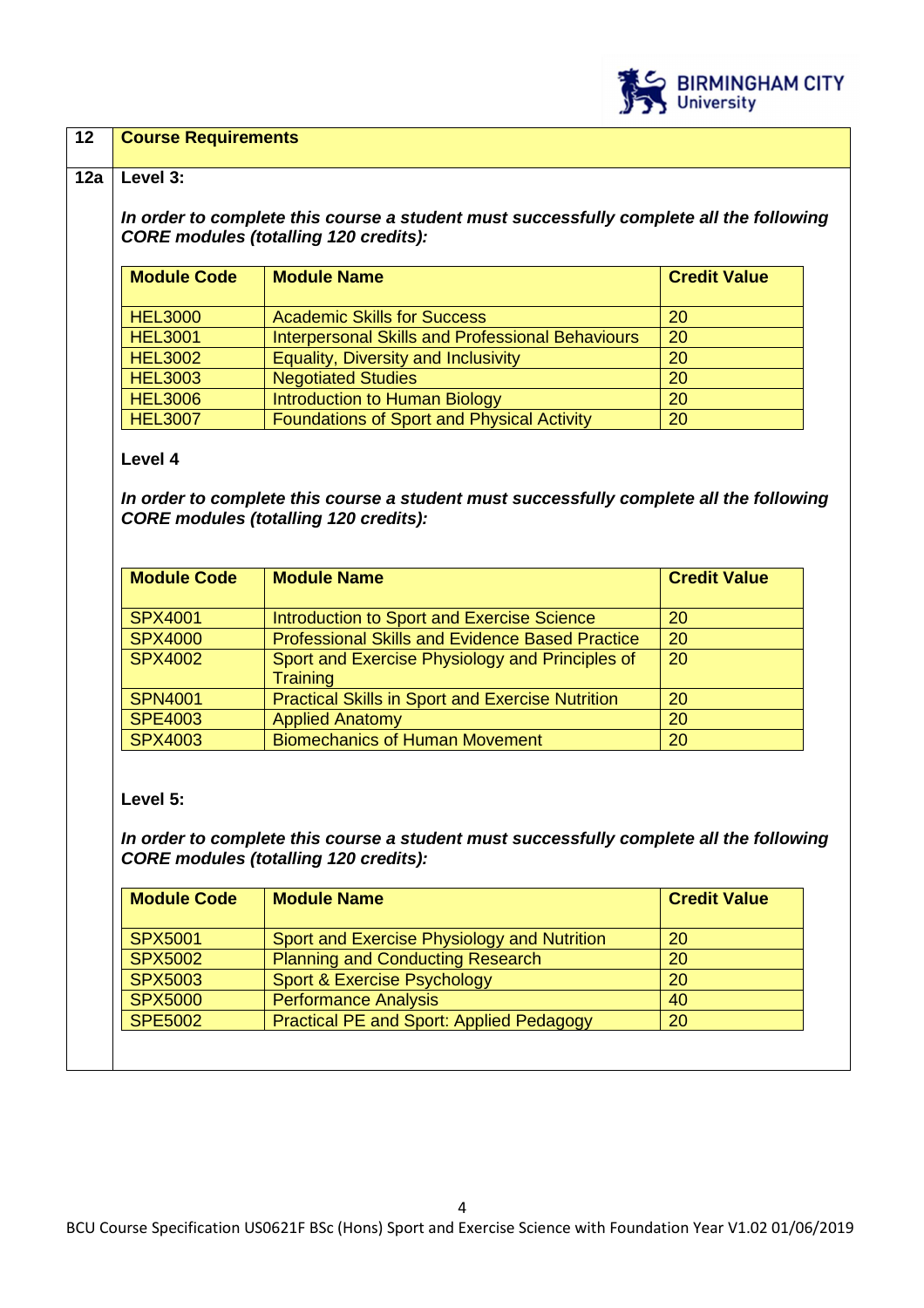

## **Level 6:**

**In order to complete this course a student must successfully complete all the following CORE modules (totalling 80 credits):** 

| <b>Module Code</b> | <b>Module Name</b>                            | <b>Credit Value</b> |
|--------------------|-----------------------------------------------|---------------------|
| SPX6005            | <b>Strength and Conditioning</b>              | 20                  |
| SPX6004            | <b>Exercise Referral and Behaviour Change</b> | 20                  |
| SPX6000            | Independent Research Project                  | 40                  |

**In order to complete this course a student must successfully complete at least 20 credits from the following list of OPTIONAL modules for SEMESTER A.** 

| <b>Module Code</b> | <b>Module Name</b>                         | <b>Credit Value</b> |
|--------------------|--------------------------------------------|---------------------|
| SPX6001            | <b>Environmental Physiology</b>            | 20                  |
| SPE6001            | Psycho-Social Aspects of Physical Activity | 20                  |

**In order to complete this course a student must successfully complete a further 20 credits from the following list of OPTIONAL modules for SEMESTER B.** 

| <b>Module Code</b> | <b>Module Name</b>                                           | <b>Credit Value</b> |
|--------------------|--------------------------------------------------------------|---------------------|
| SPX6003            | <b>Psychological Perspectives of Athletic</b><br>Development | 20                  |
| SPX6002            | Performance Development in Relation to Sport or<br>Exercise  | 20                  |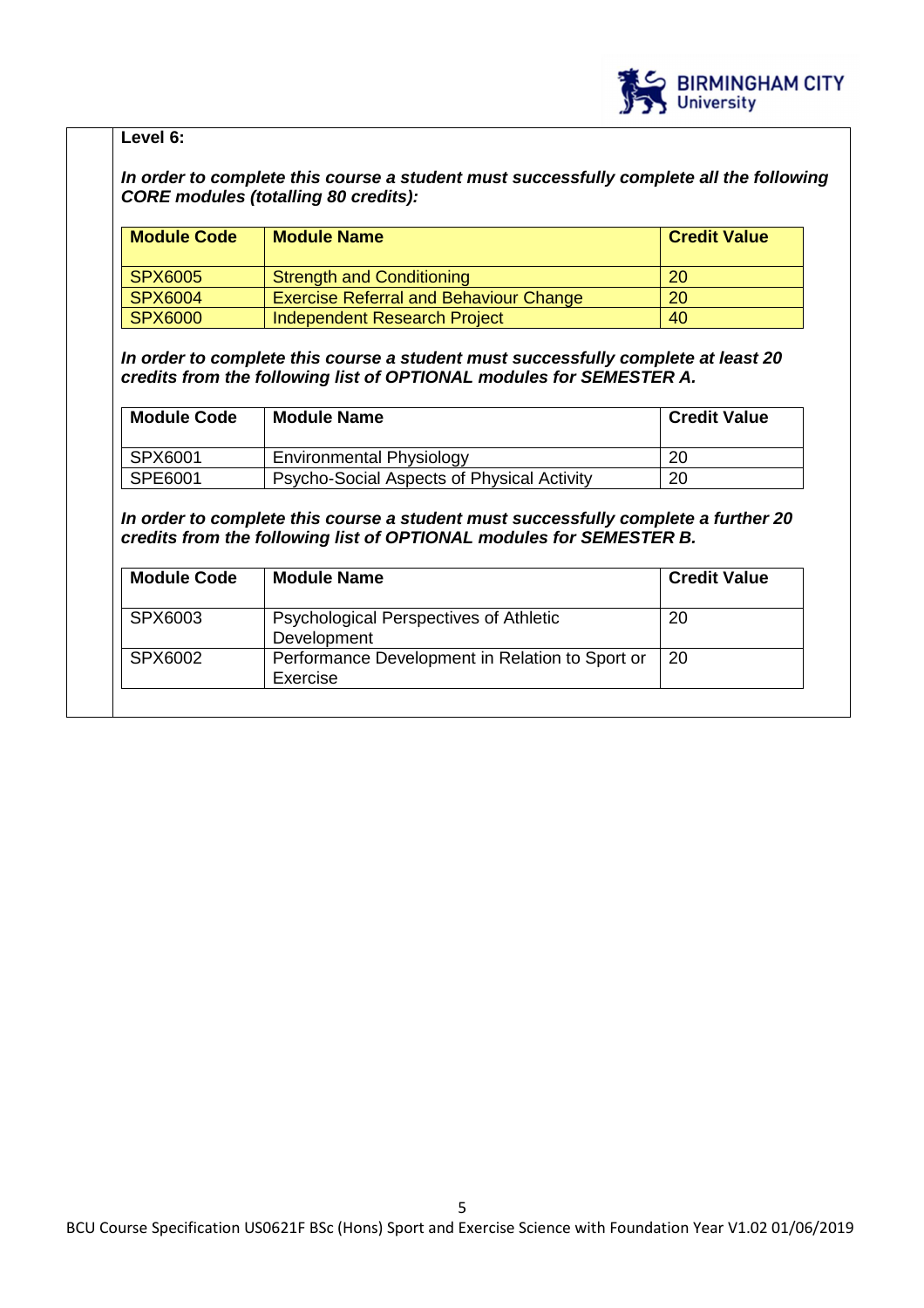

## **12b Structure Diagram**

Please note list of optional modules is indicative only. Students' choice will not be guaranteed for optional modules but a fair and transparent process will be adopted and shared with students.

# **Level 3**

| <b>SEMESTER ONE</b>                                                       | <b>SEMESTER TWO</b>                          |
|---------------------------------------------------------------------------|----------------------------------------------|
| Core                                                                      | Ore                                          |
| HEL3006: Introduction to Human Biology                                    | HEL3007: Foundations of Sport and Physical   |
| (20 credits)                                                              | Activity (20 credits)                        |
| <b>HEL3000: Academic Skills for Success</b>                               | HEL3002: Equality, Diversity and Inclusivity |
| (20 credits)                                                              | (20 credits)                                 |
| HEL3001: Interpersonal Skills and Professional<br>Behaviours (20 credits) | HEL3003: Negotiated Studies (20 credits)     |

## **Level 4**

| <b>SEMESTER ONE</b>                                                    | <b>SEMESTER TWO</b>                                                      |
|------------------------------------------------------------------------|--------------------------------------------------------------------------|
| Core                                                                   | Core                                                                     |
| Introduction to Sport and Exercise Science                             | Sport and Exercise Physiology and Principles of<br>Training (20 credits) |
| (20 credits)                                                           | Practical Skills in Sport and Exercise Nutrition                         |
| <b>Professional Skills and Evidence Based Practice</b><br>(20 credits) | (20 credits)                                                             |
| Core                                                                   |                                                                          |
| Applied Anatomy and Biomechanics (40 credits)                          |                                                                          |

# **Level 5**

| <b>SEMESTER ONE</b>                                      | <b>SEMESTER TWO</b>                                   |
|----------------------------------------------------------|-------------------------------------------------------|
| Core<br>Sport and Exercise Physiology and Nutrition      | Core<br>Planning and Conducting Research (20 credits) |
| (20 credits)<br>Practical PE and Sport: Applied Pedagogy | Sport & Exercise Psychology (20 credits)              |
| (20 credits)                                             |                                                       |
| Core<br>Performance Analysis (40 credits)                |                                                       |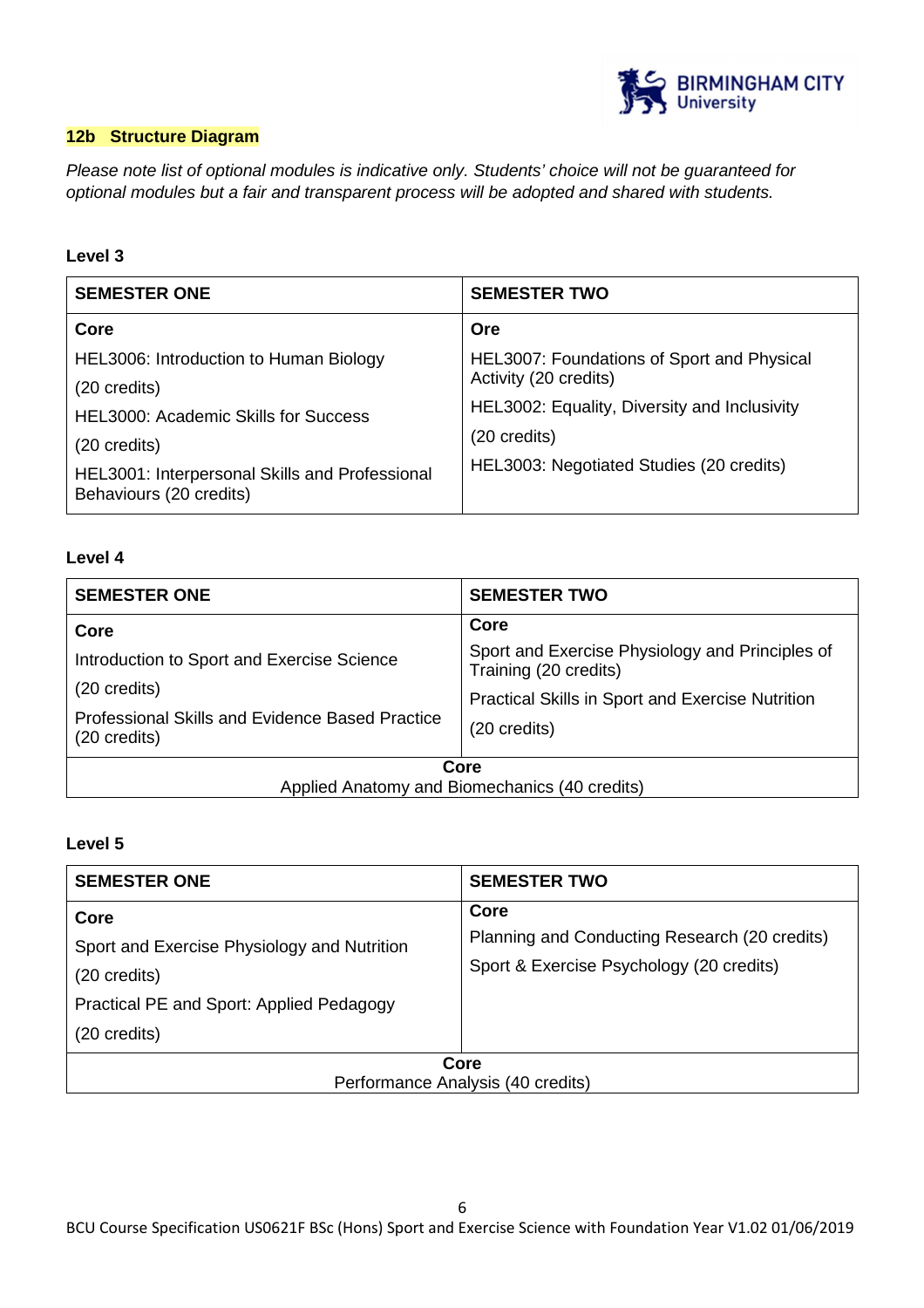

# **Level 6**

| <b>SEMESTER ONE</b>                                                                 | <b>SEMESTER TWO</b>                                                       |
|-------------------------------------------------------------------------------------|---------------------------------------------------------------------------|
| Core<br>Strength and Conditioning (20 credits)                                      | Core<br>Exercise Referral and Behaviour Change<br>(20 credits)            |
| <b>Optional</b>                                                                     | <b>Optional</b>                                                           |
| Environmental Physiology (20 credits)<br>Psycho-Social Aspects of Physical Activity | <b>Psychological Perspectives of Athletic</b><br>Development (20 credits) |
| $(20 \text{ credits})$                                                              | Performance Development in Relation to Sport or<br>Exercise (20 credits)  |
| Core                                                                                |                                                                           |
| Independent Research Project (40 credits)                                           |                                                                           |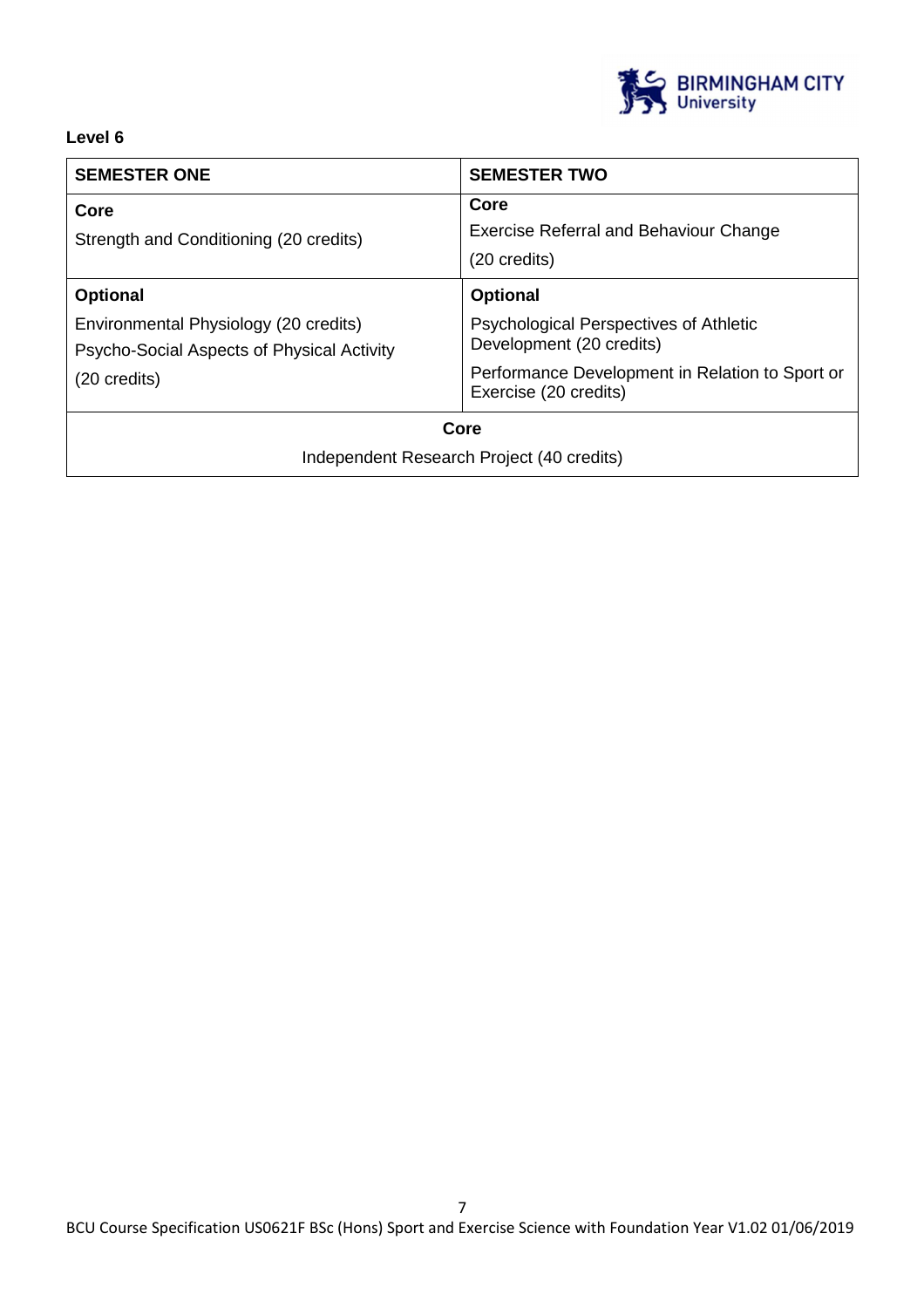

#### **13 Overall Student Workload and Balance of Assessment**

Overall student workload consists of class contact hours, independent learning and assessment activity, with each credit taken equating to a total study time of around 10 hours. While actual contact hours may depend on the optional modules selected, the following information gives an indication of how much time students will need to allocate to different activities at each level of the course.

- Scheduled Learning includes lectures, practical classes and workshops, contact time specified in timetable
- Directed Learning includes placements, work-based learning, external visits, on-line activity, Graduate+, peer learning
- Private Study includes preparation for exams

The balance of assessment by mode of assessment (e.g. coursework, exam and in-person) depends to some extent on the optional modules chosen by students. The approximate percentage of the course assessed by coursework, exam and in-person is shown below.

#### **Level 3**

## **Workload**

#### **% time spent in timetabled teaching and learning activity**

| <b>Activity</b>           | <b>Number of Hours</b> |
|---------------------------|------------------------|
| <b>Scheduled Learning</b> | 488                    |
| <b>Directed Learning</b>  | 144                    |
| <b>Private Study</b>      | 568                    |
| <b>Total Hours</b>        | 1200                   |

## **Balance of Assessment**

| <b>Assessment Mode</b> | Percentage |
|------------------------|------------|
| Coursework             | 79%        |
| Exam                   | 17%        |
| In-Person              | 4%         |

#### **Level 4**

#### **Workload**

#### **% time spent in timetabled teaching and learning activity**

| <b>Activity</b>      | <b>Number of Hours</b> |
|----------------------|------------------------|
| Scheduled Learning   | 220                    |
| Directed Learning    | 484                    |
| <b>Private Study</b> | 496                    |
| <b>Total Hours</b>   | 1200                   |

#### **Balance of Assessment**

| <b>Assessment Mode</b> | Percentage |
|------------------------|------------|
| <b>Coursework</b>      | 55%        |
| Exam                   | 12%        |
| In-Person              | 33%        |